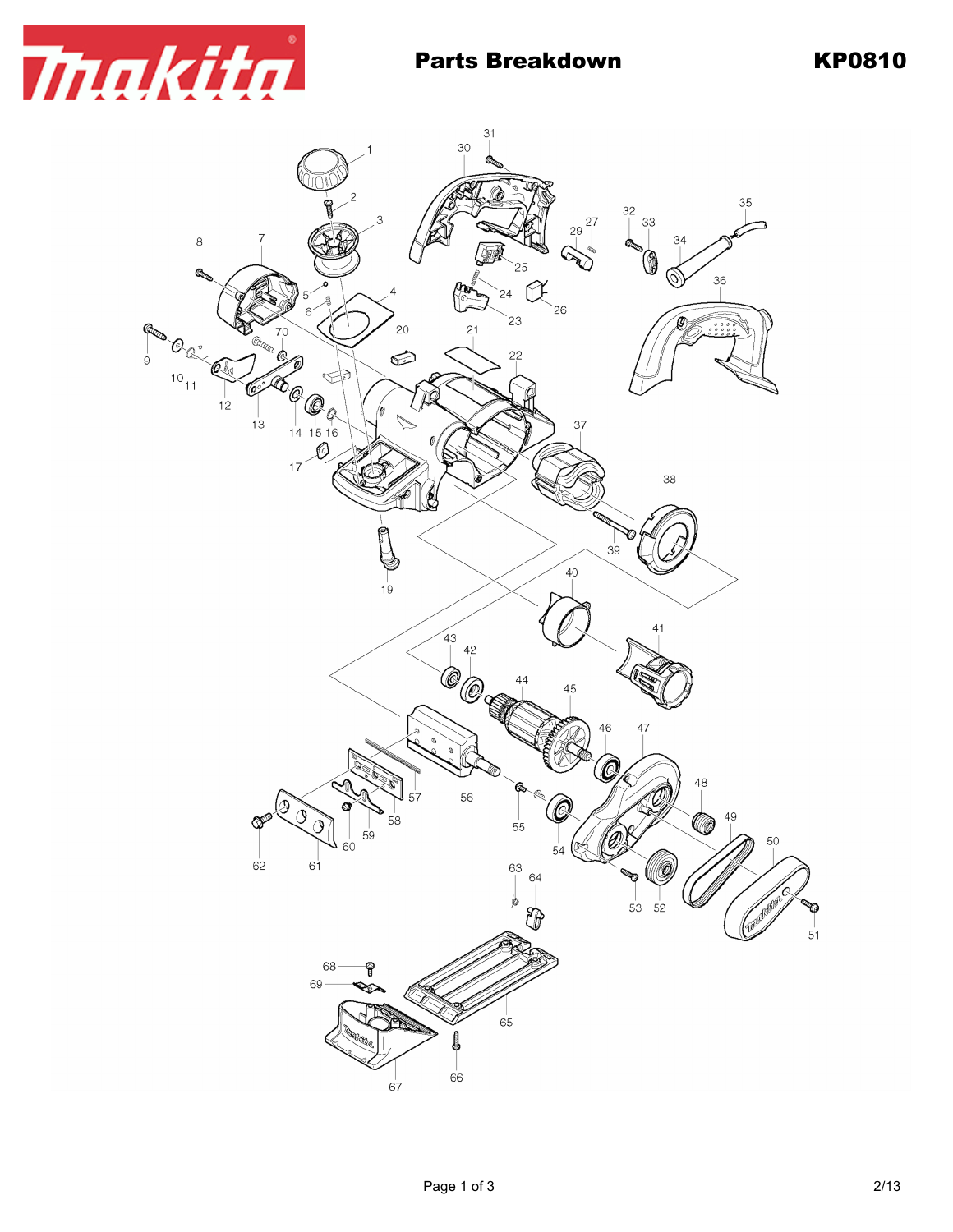

## Parts Breakdown KP0810

*Products with multiple versions are listed in subsiding order with the newest version on top not indented*

| $Fig. \#$               | Part ID  | <b>Part Name</b>                  | Quantity       |
|-------------------------|----------|-----------------------------------|----------------|
| 1                       | 419700-5 | KNOB COVER, KP0810                | 1              |
| $\overline{\mathbf{c}}$ | 265995-6 | TAPPING SCREW 4X18, BO4556K       | 1              |
| 3                       | 419699-4 | <b>KNOB, KP0810</b>               | 1              |
| 4                       | 345800-4 | FRONT PANEL, KP0810               | 1              |
| 5                       | 216008-6 | STEEL BALL 4.0, 5007NK            | $\overline{c}$ |
| 6                       | 233325-9 | COMP. SPRING 3, KP0810            | $\overline{2}$ |
| $\overline{7}$          | 158322-3 | REAR COVER, KP0810                | $\mathbf{1}$   |
| 8                       | 265995-6 | TAPPING SCREW 4X18, BO4556K       | $\overline{2}$ |
| 9                       | 266041-8 | TAPPING SCREW, FLANGE 5X25, 5177B | $\overline{2}$ |
| 10                      | 253194-2 | F. WASHER 5, HM1303B              | $\mathbf{1}$   |
| 11                      | 233521-9 | TORSION SPRING 10, KP0810         | $\mathbf{1}$   |
| 12                      | 345765-0 | DRUM COVER, KP0810                | 1              |
| 13                      | 158184-9 | DRUM HOLDER, KP0810               | 1              |
| 14                      | 253758-2 | F. WASHER 10, 9901                | 1              |
| 15                      | 210057-5 | BALL BEARING 6900LLB, BFL080F     | 1              |
| 16                      | 961006-2 | RETAINING RING S-10, N9501B       | 1              |
| 17                      | 264002-2 | SQUARE NUT M5, BJR181             | $\overline{c}$ |
| 19                      | 419702-1 | <b>CAM, KP0810</b>                | $\mathbf{1}$   |
| 20                      | CB132    | CARBON BRUSH SET, 194984-3        | 1              |
|                         | 194984-3 | CARBON BRUSH SET, 194984-3        |                |
|                         | 191972-1 | CARBON BRUSH CB-132 SET, KP0810   |                |
| 21                      | 863213-2 | NAME PLATE, KP0810                | 1              |
| 22                      | 419694-4 | HOUSING, KP0810                   | 1              |
| 23                      | 419703-9 | SWITCH LEVER, KP0810              | 1              |
| 24                      | 233408-5 | COMP. SPRING 3, KP0810            | 1              |
| 25                      | 651922-3 | SWITCH, HM1303B                   | 1              |
| 27                      | 231433-0 | COMP. SPRING 4, 6233D             | 1              |
| 29                      | 419705-5 | LOCK ON BUTTON, KP0810            | 1              |
| 30                      | 188215-0 | HANDLE SET, KP0810                | 1              |
| 31                      | 265995-6 | TAPPING SCREW 4X18, BO4556K       | 5              |
| 33                      | 687063-9 | STRAIN RELIEF, 4323K              | 1              |
| 34                      | 682502-4 | CORD GUARD 8-85, HP2010N          | 1              |
| 35                      | 664064-4 | CORD (2X18X8 SJ), BO4556          | 1              |
| 36                      | 188215-0 | HANDLE SET, KP0810                | 1              |
| 37                      | 525746-2 | FIELD ASS'Y 115V, KP0810          | 1              |
| 38                      | 419701-3 | BAFFLE PLATE, KP0810              | 1              |
| 39                      | 266095-5 | TAPPING SCREW 5X55, KP0810        | $\overline{c}$ |
| 40                      | 419710-2 | NOZZLE, KP0810                    | 1              |
| 41                      | 125353-7 | DUCT ASS'Y, KP0810                | 1              |
| 42                      | 681659-8 | INSULATION WASHER, KP0810         | 1              |
| 43                      | 211031-6 | BALL BEARING 608LLB, 9227C        | 1              |
| 44                      | 513681-6 | ARMATURE ASS'Y 115V, KP0810       | 1              |
| 45                      | 240079-1 | FAN 62, KP0810                    | 1              |
| 46                      | 211087-9 | B. BEARING 6200DDW, 4114          | 1              |
| 47                      | 158149-1 | BRACKET CPL., KP0810              | 1              |
| 48                      | 222125-2 | V-PULLEY 4-20L, 1900B-T2          | 1              |
| 49                      | 225007-7 | POLY V-BELT, KP0800K              | 1              |
| 50                      | 419698-6 | BELT COVER, KP0810                | 1              |
| 51                      | 911133-5 | P.H. SCREW M4X18, N9501B          | 1              |
| 52                      | 222126-0 | V-PULLEY 4-37, 1900B-T2           | 1              |
| 53                      | 265995-6 | TAPPING SCREW 4X18, BO4556K       | 4              |
| 54                      | 211087-9 | B. BEARING 6200DDW, 4114          | 1              |
| 55                      | 251291-8 | SCREW M4X8, BO6030                | 2              |
| 56                      | 158156-4 | DRUM CPL., KP0810                 | 1              |
| 57                      | D-16966  | DOUBLE EDGED BLADE SET, KP0800K   | 1              |
|                         | 793322-2 | MINI PLANER BLADE SET, 1923B      |                |
| 58                      | 343433-9 | SET PLATE (MINI BLADE), LXPK01    | 2              |
| 59                      | 345644-2 | ADJUST PLATE, KP0810              | $\overline{2}$ |